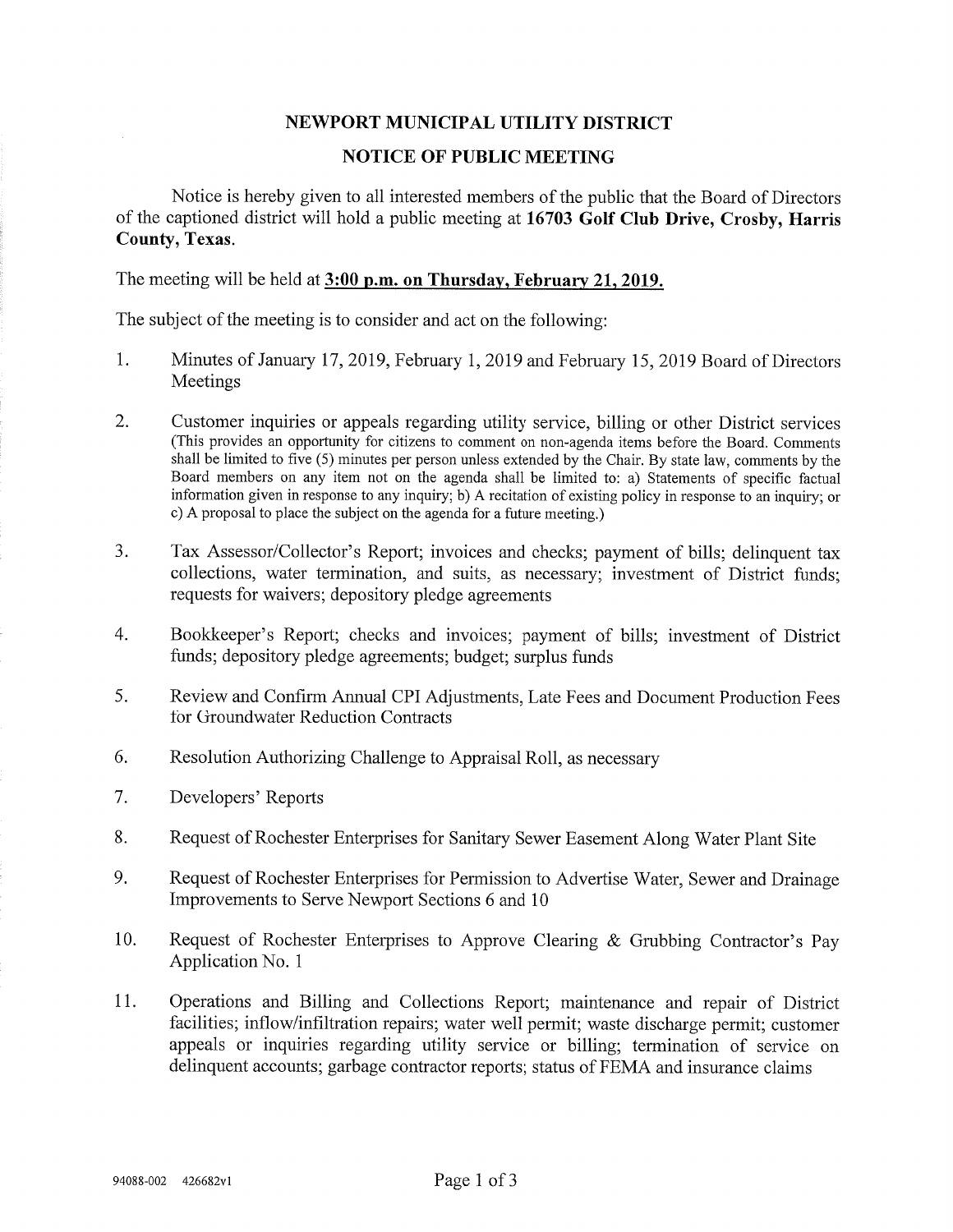- 12. Parks and Recreational Facilities; open space master plan, design and development, construction, operation and repairs; special events and reservations; security of facilities; neighborhood crime watch; shade structures
- 13. Engineer's Contract
- 14. Engineer's Report; maintenance, repair and design of facilities; advertisement for bids; construction contract(s); pay estimates(s) and change order(s); proposals; requests for utility capacity/commitment; permit matters; proposals; easements; requests for utility capacity; requests for service; emergency response plan
- 15. Financial Advisor's Report and Bond Application Cost Summary
- 16. Financial Advisor's Report; discuss plan of financing and marketing transaction and sale of Series 2019 Refunding Bonds, including:
	- a) Approve Preliminary Official Statement and Official Statement for Series 2019 Refunding Bonds and Authorize Notice of Refunding, as necessary and necessary disclosures by financial advisor and underwriter
	- b) Designate District Officers Authorized to Act on behalf of District in the Issuance, Sale, Approval and Delivery of the Series 2019 Refunding Bonds and to Carry Out All Necessary Acts and Procedures Including, but not limited to, Entering into a Bond Purchase Agreement, a Paying Agent/Registrar Agreement, an Escrow or Payment Agreement, Verification Agent Agreement and Approving the Official Statement for the Series 2019 Refunding Bonds and any Supplements thereto, as necessary; Acknowledge Engagement of Underwriter's/Disclosure Counsel; Establishing Standards and Parameters for Refunding Indebtedness and Evidencing Such Actions by Execution of an Approval Certificate
	- c) Bond Order for Series 2019 Refunding Bonds
	- d) Order Approving Bond Purchase Agreement, Approval Certificate, Escrow or Payment Agreement, Paying Agent/Registrar Agreement, And Official Statement, and Authorizing Preparation and Issuance of Notices, Certificates, Affidavits and such Other Documents Relating Thereto
- 17. Attorney's Report
- 18. Resolution Affirming Identity Theft Prevention Program
- 19. Annual report to Texas Comptroller in compliance with Senate Bill 625 (Texas Local Government Code Chapter 203, Subchapter D)
- 20. Groundwater Reduction Contracts
- 21. Garbage Collection Contract